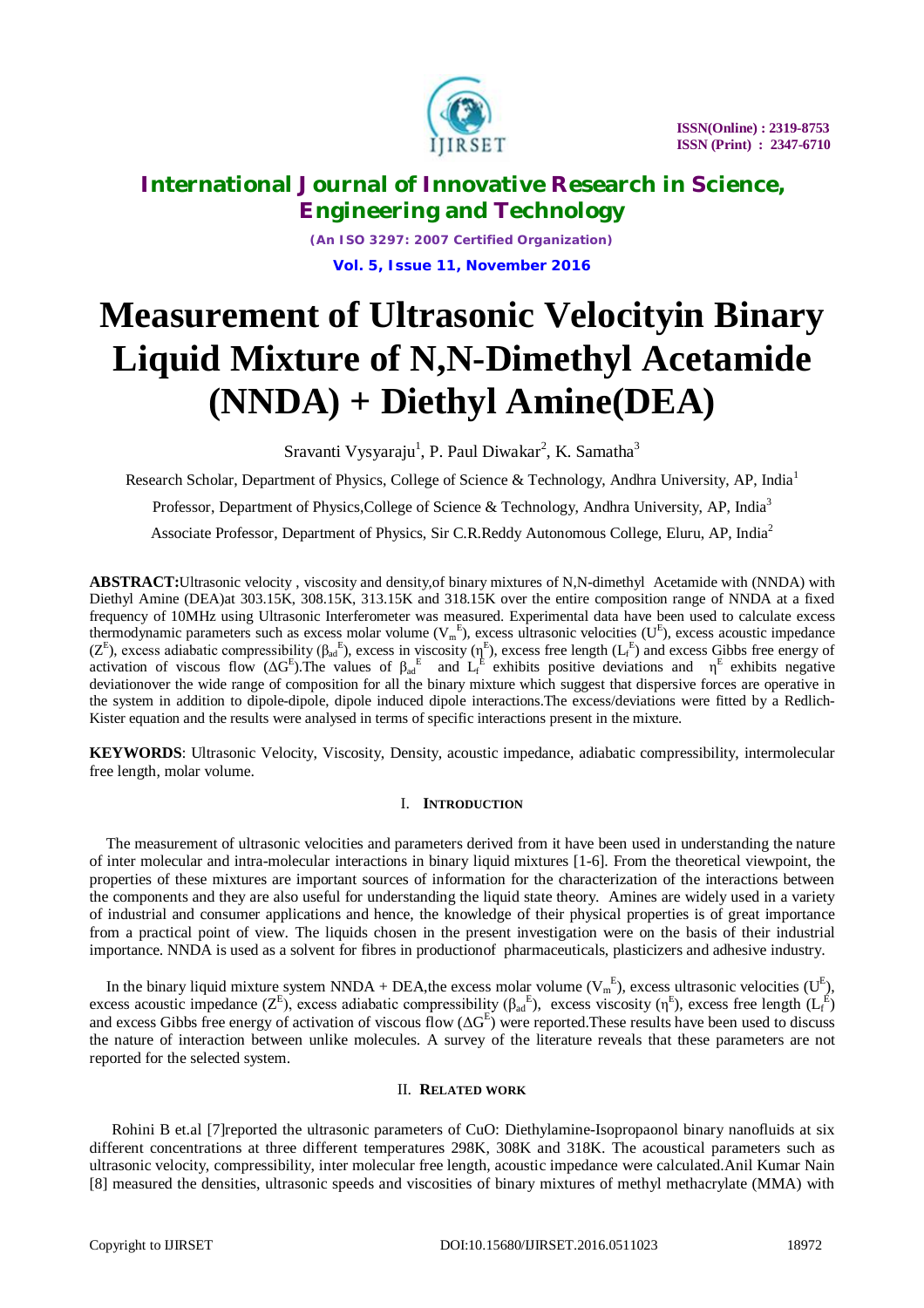

*(An ISO 3297: 2007 Certified Organization)*

### **Vol. 5, Issue 11, November 2016**

N,N-dimethylformamide (DMF) and N,N-dimethylacetamide (DMA), including those of pure liquids, over the entire composition range. The excess molar volume, excess isentropic compressibility, excess isobaric coefficient of thermal expansion, and excess molar isobaric expansion over the whole composition range have been calculated. The variations of these parameters with composition and temperature of the mixtures are discussed in terms of molecular interaction in these mixtures. The excess molar volume, excess isentropic compressibility, excess isobaric coefficient of thermal expansion, and excess molar isobaric expansion, were calculated. The variations of these parameters with composition and temperature of the mixtures were discussed in terms of molecular interaction in these mixtures.

SaharMrad et .al [9] [10] [11]studied the thermophysical behaviour of the binary mixtures N,N-dimethylacetamide + methanol and N,N-dimethylacetamide + ethanol through the measurement of density, speed of sound, refractive index, and kinematic viscosity, over the entire mole fraction range at the temperatures of 283.15, 298.15 and 313.15 K. . Excess volumes, excess isentropic compressibility, refractive index deviations and viscosity deviations were also calculated and correlated with the Redlich-Kister equation. The experimental results were interpreted based on strength of specific interactions, size, and shape of molecules.

### III. **EXPERIMENTATION**

The velocity of ultrasonic waves in the liquid mixture have been measured using a singlecrystal variable path ultrasonic interferometer (Model-F81, Mittal Enterprises, New Delhi)at different temperatures, namely 303.15K, 308.15K, 313.15K and 318.15K at 10MHz with accuracy of  $\pm 0.1$  m/s. Density was calculated using 10 ml specific gravity bottle by the standard procedure with accuracy of  $\pm 0.1$ kg m<sup>-3</sup>. The viscosity was measured using Ostwald's viscometer of capillary type. The time of flow was measured with an accuracy of  $\pm 0.01$  sec. The constant temperature was maintained by using a thermostatthroughout the experiment.The chemicals used in the present work are AR grade of minimum of 99.9% purity and hence used without for further purification. The liquid mixture was prepared by mixing calculated amount of pure liquids.

### IV.**THEORETICAL ASPECTS**

Various Physical and thermodynamical parameters are calculated using the measured parameters, viz., the ultrasonic velocity (U), density (ρ) and viscosity (η) of pure liquids and their mixtures as a function of mole fraction of NNDA. The derived parameters are Acoustical Impedance (Z), Adiabatic Compressibility (β), Free length  $(L_f)$ ,Molar volume  $(V_m)$  and Gibb's free energy ( $\Delta G$ )

| Acoustical Impedance       | $Z = \rho Ukg-m^2/sec$<br>$\beta = 1/(\rho U^2) m^2/N$ |              | (1) |
|----------------------------|--------------------------------------------------------|--------------|-----|
| Adiabatic Compressibility  | (2)                                                    |              |     |
| Intermolecular free length | (3)                                                    |              |     |
| Gibbs Free Energy          | $\Delta G = RT \ln(nV_m)$                              | J/mole       | (4) |
| Molar Volume               | $V_m = M_{mix}/\rho$                                   | $m^3$ / mole | (5) |

Here the Kvalues [12] are a temperature dependent constant and they are taken as.

| $\mathrm{K}$<br><b></b><br>l'emperature ' | JUJ.IJ | 308.15 |     |      |
|-------------------------------------------|--------|--------|-----|------|
| Value of                                  | 627    | UJ 1.J | 636 | n4∪. |

Here  $M_{mix}$  is the molecular weight of the mixture in which  $M_{mix} = \Sigma m_i x_i$ , here  $m_i$  and  $x_i$  are the molecular weight and the mole fraction of the individualconstituents respectively.

The excess values of all parameters are calculated using the general formula,  $P^E = P_{exp} - P_{id}$  where,  $P_{id} = \sum P_i x_i$  where  $P_i$  is any acoustical parameter and  $x_i$  is the mole fraction of liquid component. The variation of all these excess values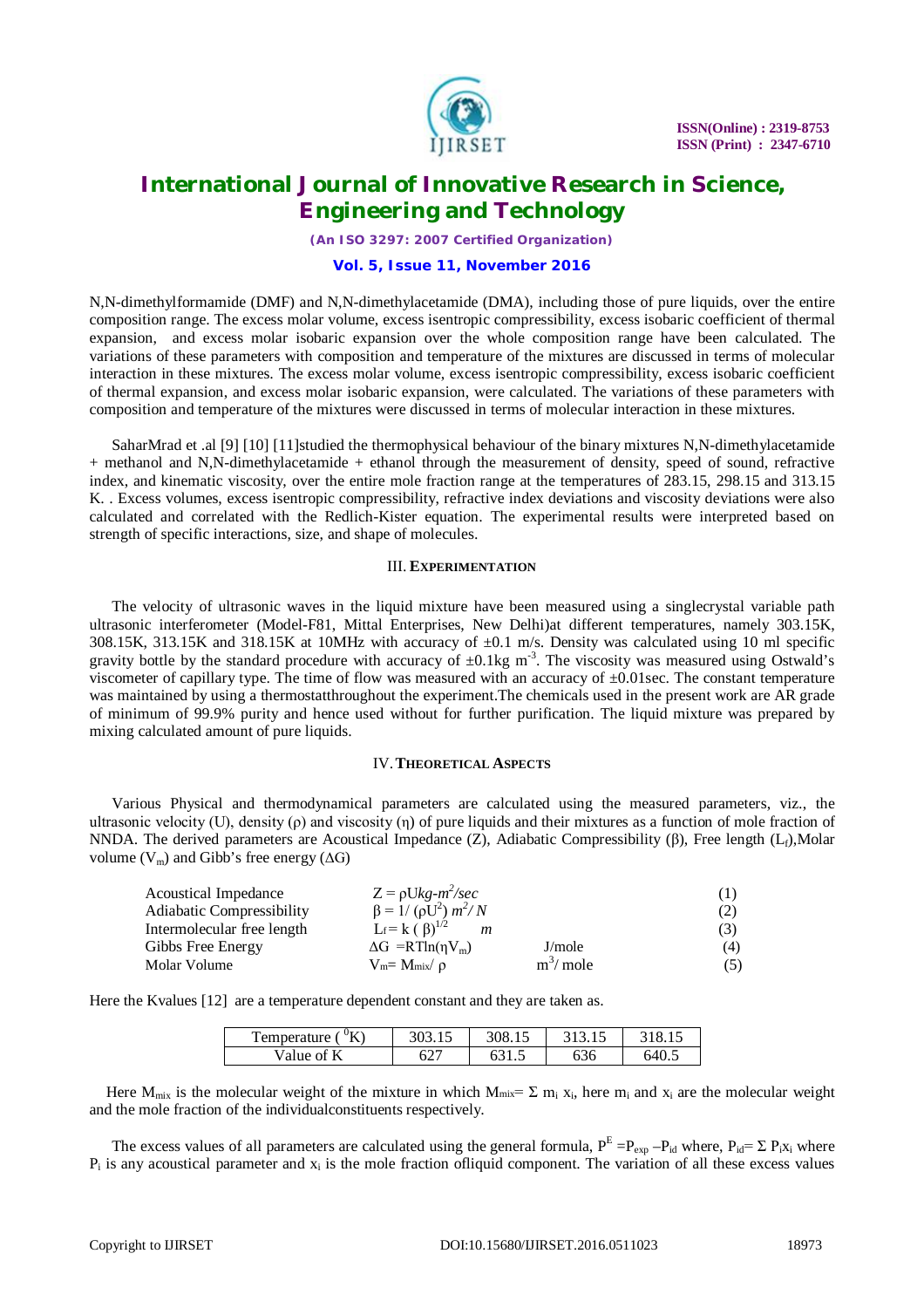

*(An ISO 3297: 2007 Certified Organization)*

### **Vol. 5, Issue 11, November 2016**

with mole fraction were fitted to the Redlich-Kister equation [13] with coefficients  $A_0$ ,  $A_1$ , ...  $A_7$  and  $Y^E$  (any one of excess parameter) of the type

$$
Y^{E} = x_1(1-x_1)[A_0 + A_1(1-2x_1) + A_2(1-2x_1)^2 + \dots + A_7(1-2x_1)^7]
$$
\n(6)

The standard deviations are estimated by using the equation

$$
\sigma (Y^{\rm E}) = \left[ \Sigma (Y^{\rm E}{}_{\rm obs} - Y^{\rm E}{}_{\rm cal})^2 / (n-7) \right]^{1/2} \tag{7}
$$

Here, n is number of observations. The estimated values are given in the Table 1.

### V. **EXPERIMENTAL RESULTS**

The excess velocity  $(U<sup>E</sup>)$  values are negative in magnitude over the whole mole fraction range as seen Figure 1. The values become more negative as temperature increases. Negative deviations from linear dependence on composition in U<sup>E</sup> suggest weak interactions between unlike molecules and the importance of interstitial accommodation of component molecules into each other's cavities.Negative values of U<sup>E</sup> indicate the predominance of long-range dispersive forces. Hence the results for  $U<sup>E</sup>$ , suggest weak interactions between the solute and solvent molecules in the mixture under investigation.



Fig 1: Variation of Excess Ultrasonic Velocity Fig 2: Variation of Excess Viscosity

The excess viscosity( $\eta^E$ ) (See Figure 2), from the linear dependence on mole fraction reveals that it is negative. It has been reported [14] that negative deviations in  $\eta^E$  occur in the mixtures where dispersion forces are primarily responsible for the interaction between the component molecules. Negative deviations in viscosity may also occur due to the difference in molecular size of the component molecules [15], as in the present case. This may be attributed to the presence of weak interaction between component molecules in the mixture. Similar behaviour in  $\eta^E$  was also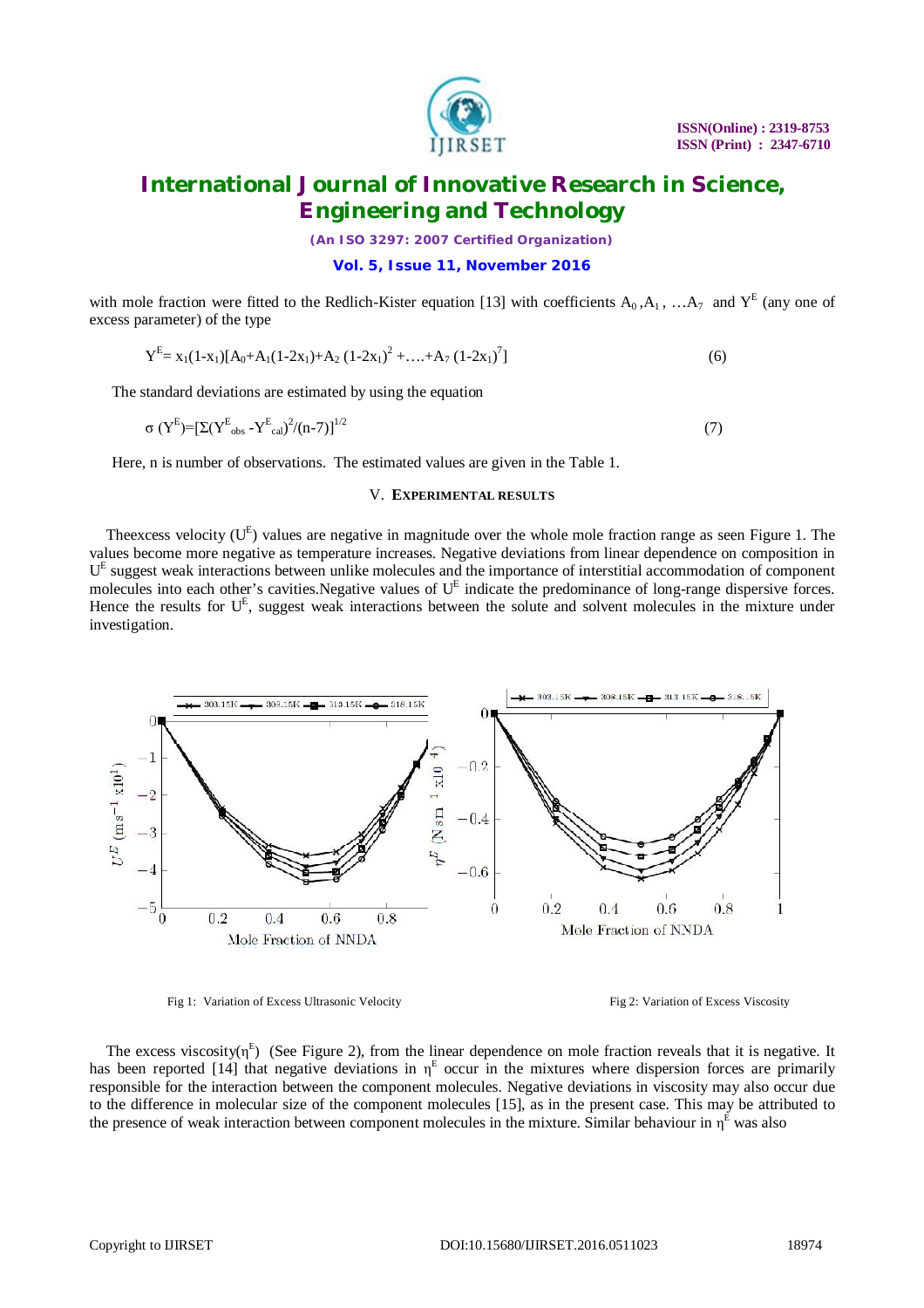

*(An ISO 3297: 2007 Certified Organization)*

### **Vol. 5, Issue 11, November 2016**

| Temp(K)          | $A_0$                       | $A_1$      | A <sub>2</sub> | $A_3$      | $A_4$                | $A_5$       | $A_6$       | A <sub>7</sub> | $\sigma$ |
|------------------|-----------------------------|------------|----------------|------------|----------------------|-------------|-------------|----------------|----------|
| $U^E$            |                             |            |                |            |                      |             |             |                |          |
| 303.15           | $-14.3422$                  | $-2.426$   | $-5.1466$      | 16.2577    | 45.773               | $-58.379$   | $-81.2513$  | 88.2388        | 0.0635   |
| 308.15           | $-15.4994$                  | $-3.1778$  | 1.6609         | 11.256     | 11.3153              | $-14.4101$  | $-26.7394$  | 22.274         | 0.0675   |
| 313.15           | $-15.8856$                  | $-11.8774$ | 8.2723         | 153.6102   | $-301.582$           | $-211.2531$ | 863.0035    | $-506.5568$    | 0.0923   |
| 318.15           | $-16.9679$                  | $-7.5627$  | 5.129          | 71.9809    | $-150.65$            | $-81.7124$  | 434.6695    | $-270.3248$    | 0.0617   |
|                  |                             |            |                |            | $\eta^{\rm E}$       |             |             |                |          |
| 303.15           | $-2.4784$                   | $-0.3549$  | 0.4648         | 4.4374     | $-12.6503$           | $-5.1762$   | 32.7825     | $-20.1412$     | 0.0097   |
| 308.15           | $-2.3739$                   | 0.4137     | $-0.0163$      | $-9.7966$  | 18.7598              | 17.0859     | $-55.8427$  | 29.0718        | 0.0084   |
| 313.15           | $-2.1415$                   | $-0.1885$  | $-0.1676$      | 2.4445     | $-0.42$              | $-5.3018$   | 4.2385      | $-1.0357$      | 0.0002   |
| 318.15           | $-1.9412$                   | $-0.7206$  | 0.7687         | 12.8819    | $-27.4926$           | $-17.5743$  | 77.1186     | $-46.8725$     | 0.0134   |
|                  | $\mathbf{V_m}^{\mathbf{E}}$ |            |                |            |                      |             |             |                |          |
| 303.15           | 24.8764                     | 11.3047    | $-5.3764$      | 13.639     | 69.6904              | $-65.5096$  | $-135.6727$ | 132.9266       | 0.0924   |
| 308.15           | 28.3892                     | 11.638     | 6.8147         | 18.0097    | $-7.8839$            | $-6.8831$   | 19.7019     | $-23.1348$     | 0.0500   |
| 313.15           | 30.6049                     | 1.2107     | 18.083         | 208.1226   | $-404.1361$          | -277.9486   | 1147.5715   | $-678.3833$    | 0.1100   |
| 318.15           | 33.0555                     | 8.4948     | 11.3556        | 104.5287   | $-151.6079$          | $-151.6345$ | 460.8058    | $-239.8668$    | 0.1140   |
|                  |                             |            |                |            | $\mathbf{Z}^{\rm E}$ |             |             |                |          |
| 303.15           | $-0.4544$                   | $-0.2199$  | $-0.0327$      | 0.0811     | $-0.6931$            | 0.0654      | 1.6257      | $-1.2241$      | 0.0004   |
| 308.15           | $-0.4939$                   | $-0.2359$  | $-0.1149$      | $-0.0733$  | 0.0539               | $-0.1763$   | $-0.2347$   | 0.3791         | 0.0001   |
| 313.15           | $-0.5171$                   | $-0.2074$  | $-0.189$       | $-0.852$   | 1.6552               | 0.921       | $-4.7201$   | 2.925          | 0.0004   |
| 318.15           | $-0.5455$                   | $-0.254$   | $-0.1395$      | $-0.4248$  | 0.1401               | 0.7178      | $-0.7874$   | $-0.0117$      | 0.0007   |
|                  |                             |            |                |            | $\Delta G^E$         |             |             |                |          |
| 303.15           | 10.4484                     | 2.4871     | 0.1428         | 16.3571    | $-21.627$            | $-28.9554$  | 64.4863     | $-28.4781$     | 0.0562   |
| 308.15           | 10.9069                     | 6.9828     | $-4.6235$      | $-58.6024$ | 192.2181             | 47.9        | $-522.1089$ | 353.6707       | 0.1292   |
| 313.15           | 11.7503                     | 4.587      | 2.9901         | 3.7413     | 14.4996              | $-13.3624$  | $-45.7356$  | 43.3065        | 0.0073   |
| 318.15           | 12.608                      | 0.1546     | 6.2473         | 95.8324    | $-180.5335$          | $-136.0469$ | 518.3974    | $-299.2251$    | 0.0958   |
| $\beta^E$        |                             |            |                |            |                      |             |             |                |          |
| 303.15           | 6.6246                      | 2.1253     | $-1.3398$      | $-14.22$   | 15.0863              | 25.164      | $-48.2748$  | 22.1544        | 0.0033   |
| 308.15           | 7.3491                      | 2.1576     | $-1.5519$      | $-9.6274$  | 4.9342               | 23.3927     | $-13.1502$  | $-7.8321$      | 0.0340   |
| 313.15           | 7.8935                      | 3.8197     | 0.0961         | $-34.8433$ | 59.2747              | 59.4047     | $-181.0809$ | 95.9172        | 0.0177   |
| 318.15           | 8.5901                      | 2.3241     | $-1.4319$      | $-6.4976$  | 50.5783              | $-13.4344$  | $-136.0829$ | 115.441        | 0.0151   |
| $\mathbf{L_m}^E$ |                             |            |                |            |                      |             |             |                |          |
| 303.15           | 6.8236                      | 2.0634     | $-0.0264$      | $-5.0353$  | 4.8692               | 9.1025      | $-16.1477$  | 7.2443         | 0.0013   |
| 308.15           | 7.9291                      | 2.3233     | 0.1301         | $-2.5148$  | $-1.0886$            | 7.9797      | 2.7919      | $-8.138$       | 0.0139   |
| 313.15           | 8.8889                      | 3.2442     | 0.6654         | $-12.482$  | 21.9286              | 21.6495     | $-66.1726$  | 34.9458        | 0.0070   |
| 318.15           | 9.9368                      | 3.0687     | 0.069          | $-3.3741$  | 22.8924              | $-4.2606$   | $-60.5358$  | 50.0289        | 0.0052   |

Table. 1: Coefficients of Redlich-Kister equation and standard deviation values of Excess Ultrasonic Velocity, Excess Viscosity, Excess Molar Volume, Excess Acoustic Impedance, Excess Gibbs's Free Energy, Excess Adiabatic Compressibility and Excess Free Length of NNDA + DEA at 303.15K, 308.15K, 313.15K and 318.15K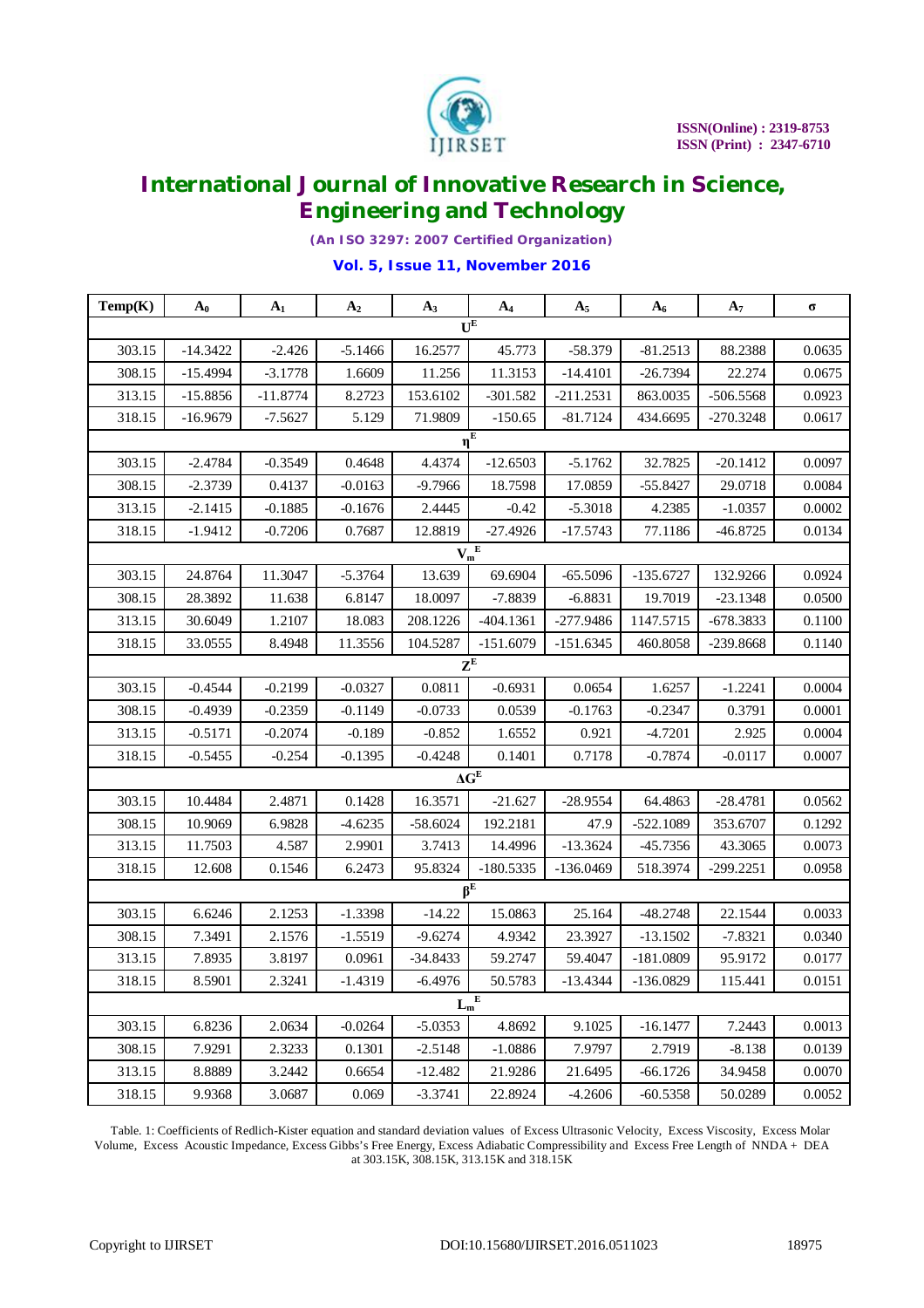

*(An ISO 3297: 2007 Certified Organization)*

### **Vol. 5, Issue 11, November 2016**

suggested by Casas et al. [16] that negative deviations in  $\eta^E$  reflect weak interaction, whereas positive deviations show significant interaction between unlike molecules in the mixture.



Fig 3: Variation of Excess Molar Volume Fig4: Variation of Excess Acoustic Impedance

In the present study, the excess molar volume shows positive trend in the Figure 3 over the entire range of composition and reaches positive maximum at about 0.6 mole fraction of NNDA. The magnitude of  $V_m^E$  is the result of non-specific physical interactions and unfavourable interactions between dissimilar molecules [17]. It is observed that the excess acoustic impedance  $(Z^E)$  in this mixture is negative (Figure 4) suggest rupture of the hydrogen bonds. The trend of  $Z^E$  follows the trend of  $U^E$ , as expected. The  $G^E$  is positive over the whole mole fraction range for NNDA+DEA at the four studied temperatures, from the Figure 5. The  $G<sup>E</sup>$  values also indicate weak molecularinteractions occur between NNDA and DEA.



Figure 5: Variation of Excess GibbsFree Energy

Figure 6: Variation of Excess Adiabatic Compressibility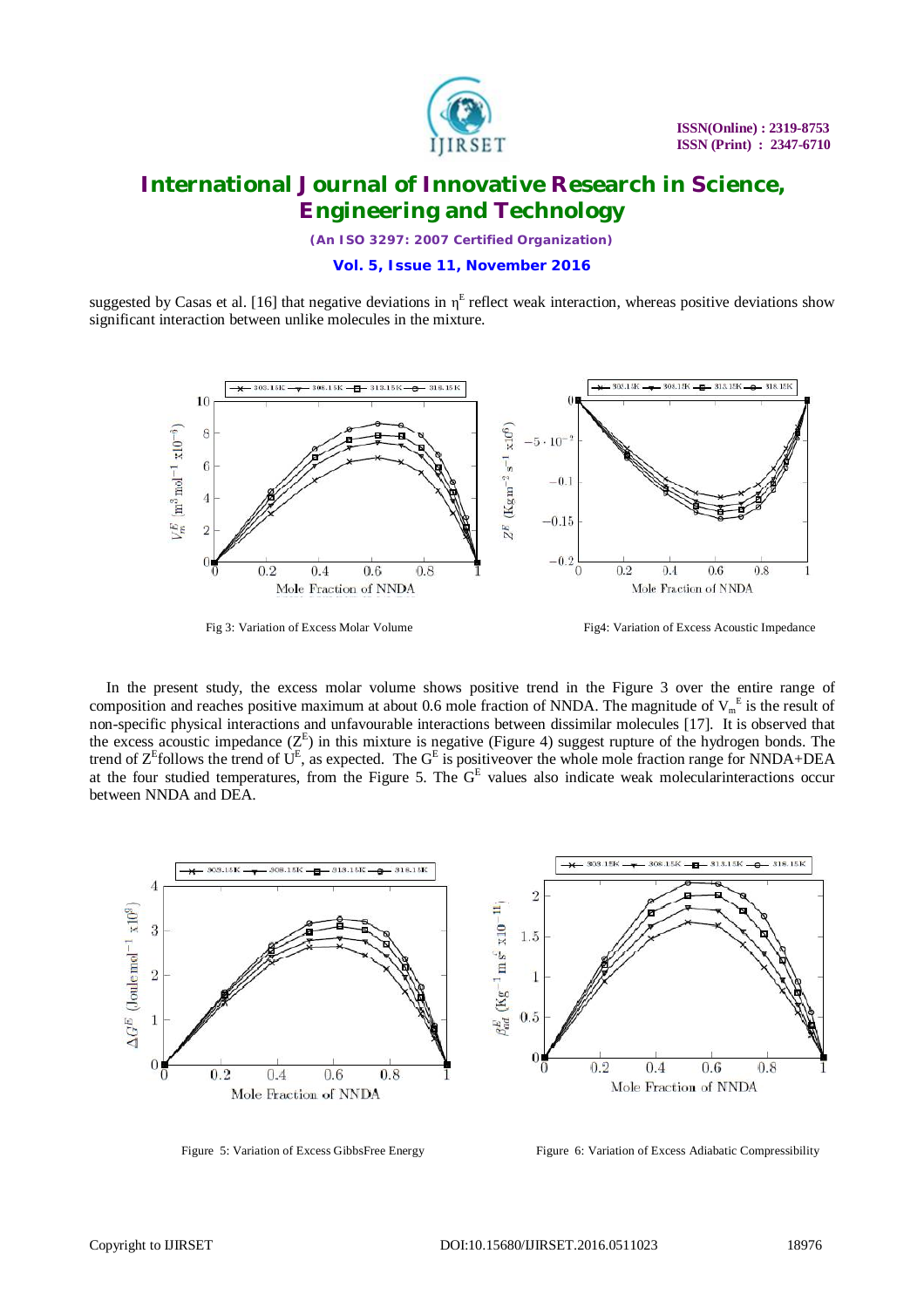

*(An ISO 3297: 2007 Certified Organization)*

**Vol. 5, Issue 11, November 2016**



#### Fig 7: Variation of Excess Free Length

The  $\beta_{ad}^E$  and L<sub>f</sub><sup>E</sup>(Figures6 and 7) exhibit positive deviations over the entire composition range of NNDA. This suggests that in addition to dipole-dipole and dipole-induced dipole interactions, dispersive forces are also operative. It has been reported that dispersive forces tend to make a positive contribution to the excess functions. The positive values further attribute that apart from dispersion forces, weak dipolar forces are also operating with some specific interactions between molecules of the mixtures. So dispersive interactions [18] [19] [20] are dominant between NNDA and DEA.

### **V. CONCLUSION**

The ultrasonic velocity, densities and viscosities at four different temperatures over the entire composition range of NNDA + DEA have been measured. From these measured physical property data, excess molar volumes, excess viscosity, excess ultrasonic velocity, excess Gibbs's free energy, excess free length and excess adiabatic compressibility have been calculated and correlated by a Redlich-Kister type polynomial equation to derive the coefficients and standard deviation.

From ultrasonic velocity, related excess acoustical parameters, it is concluded that there exists a weak molecular association between the component molecules in the mixtures. The values of  $U^E$ ,  $\beta_{ad}^E$  and  $L_f^E$  exhibit positive deviations over the entire range of composition suggests that in addition to dipole-dipole and dipole-induced dipole interactions, dispersive forces are also operative in the system.

#### **REFERENCES**

- 
- [1] Oswal.S.L.,Oswal.P&Pathak.R.P, J.SolutionChem, 1998, 27, 507. [2] Dewan.R.K.,Mehata.S.K, Prahar.R&Bala.KJ.Che.Soc. Faraday Trans, 1991, 87, 1561.
- [3] U.Sridevi, K.SamathaJ.Pure and Applied Ultrasonics 2004, 26, 1-11.
- [4] Manisha Gupta and Shukla J P, Indian J Pure Appl Phys., 1996, 34, 772.
- [5] Pankaj and Sharma C, Ultrasonics, 1991, 29, 344.
- [6] Velmurugan s, Nambinarayanan.T.K, SrinivasaRao.A and Krishnan B, Indian J Phys.,1987, 61B, 105.
- [7] Rohini B and Kingson Solomon Jeevaraj, Advanced Materials Research, 1086, 107—110, 2015.
- [8] Anil Kumar Nain, The Journal of Chemical Thermodynamics, 60, 105—116, 2013.
- [9] SaharMrad, Carlos Lafuente, MoniaHichri, and Ismail Khattech, J. Chem. Eng. Data, 61(9), 2946—2953, 2016
- [10] A.Ali, &A.K.Nain, Int. J. Physics and Chemistry of Liquids, 37(2), 161—174, 1999
- [11] A.Ali, &A.K.Nain, Acoustics Letters, 19, 181-187, 1996.
- [12] B. Jacobson, J. Chem. Phys., 20, 927 (1952).